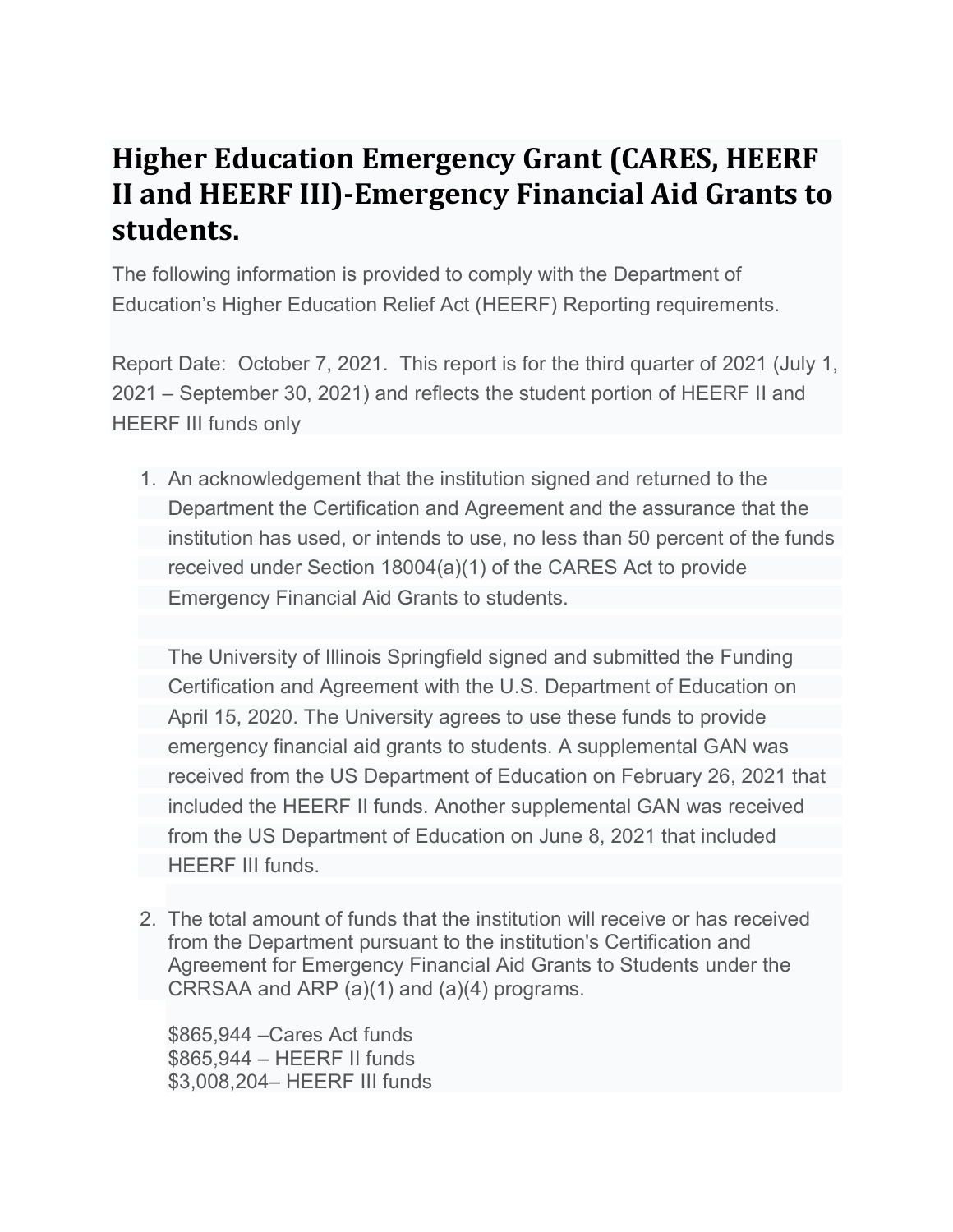3. The total amount of Emergency Financial Aid Grants distributed to students under the CRRSAA and ARP (a)(1) and (a)(4) programs as of the date of submission (*i.e.,* as of the initial report and every calendar quarter thereafter).

\$865,944 – All CARES Act funds have been fully expended.

\$865,944 – All HEERF II funds have been fully expended HEERF III funds have not yet been awarded.

4. The estimated total number of students at the institution that are eligible to receive Emergency Financial Aid Grants to Students under the CRRSAA and ARP  $(a)(1)$  and  $(a)(4)$  programs.

3944 (UIS Enrollment Headcount Fall 2021)

5. The total number of students who have received an Emergency Financial Aid Grant to students under the CRRSAA and ARP (a)(1) and (a)(4) programs.

1092 (Cares Act & HEERF II funds)

0 HEERF III funds

6. The method(s) used by the institution to determine which students receive Emergency Financial Aid Grants and how much they would receive under the CRRSAA and ARP (a)(1) and (a)(4) programs.

HEERF II emergency grant funds were awarded to undergraduate students who meet the following requirements:

- o Enrolled spring 2021
- o FAFSA on file with an EFC <\$5,711 as of March 8, 2021 (Pell Eligible)
- $\circ$  Citizenship or eligible non-citizen status has been confirmed through the FAFSA application process – we also allowed for international as they were added as eligible
- o Award amounts will range based on EFC and may be supplemented by institutional funds based on funding availability:
	- EFC 0-5,711 (Pell eligible) Any remaining balance on Tuition if student approved and then \$1000 per student

Eligibility of emergency grant funds for international, graduate and professional students was determined through an application process managed by the Graduate College. Award amounts for graduate and